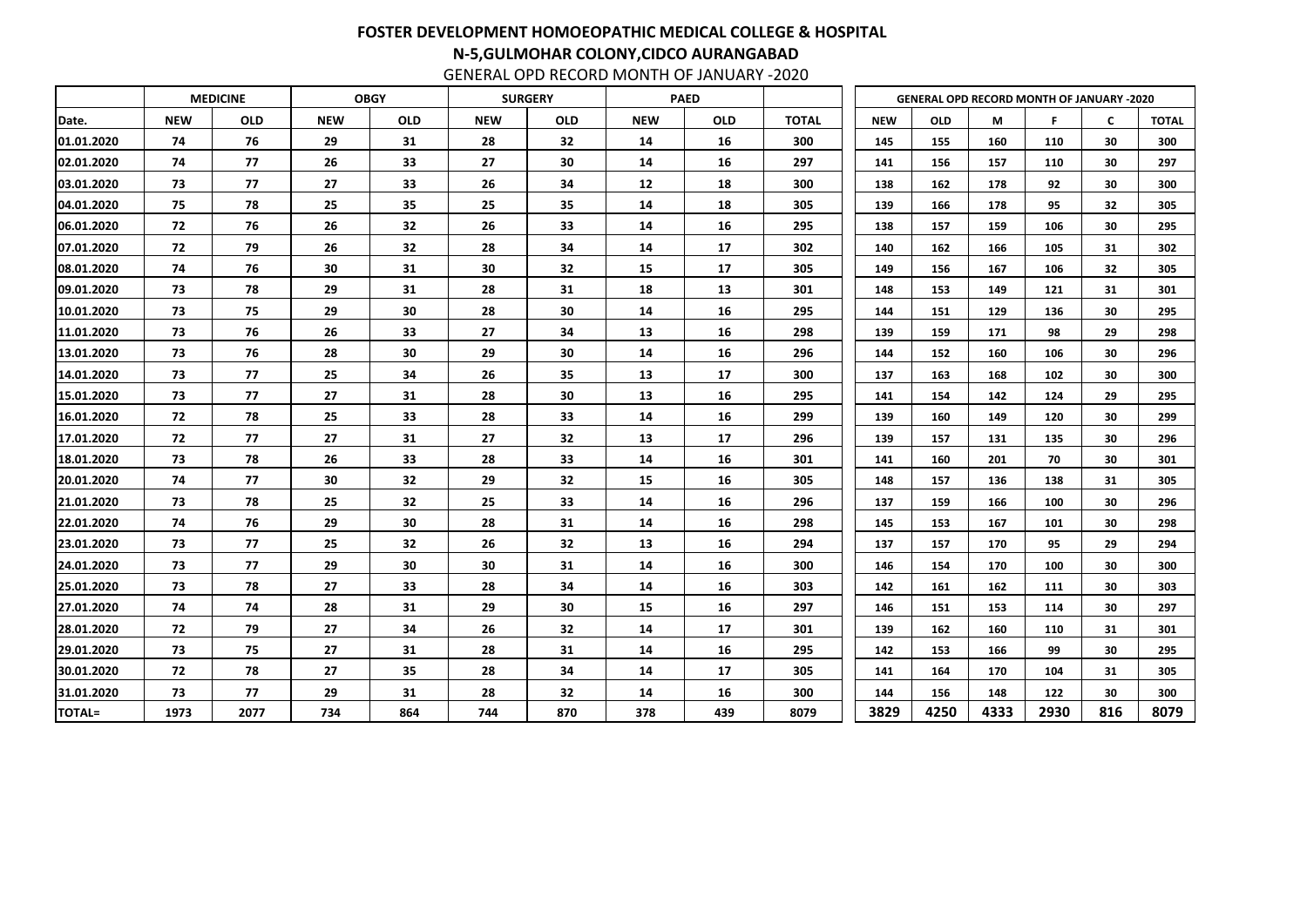|               |            | <b>MEDICINE</b> | <b>OBGY</b> |            |            | <b>SURGERY</b> |            | <b>PAED</b> |              |            |            |      | <b>GENERAL OPD RECORD MONTH OF FEBRUARY -2020</b> |              |              |
|---------------|------------|-----------------|-------------|------------|------------|----------------|------------|-------------|--------------|------------|------------|------|---------------------------------------------------|--------------|--------------|
| Date.         | <b>NEW</b> | <b>OLD</b>      | <b>NEW</b>  | <b>OLD</b> | <b>NEW</b> | <b>OLD</b>     | <b>NEW</b> | <b>OLD</b>  | <b>TOTAL</b> | <b>NEW</b> | <b>OLD</b> | М    | F                                                 | $\mathsf{C}$ | <b>TOTAL</b> |
| 01.02.2020    | 72         | 78              | 27          | 34         | 27         | 33             | 14         | 16          | 301          | 140        | 161        | 157  | 114                                               | 30           | 301          |
| 03.02.2020    | 74         | 76              | 28          | 31         | 27         | 31             | 14         | 16          | 297          | 143        | 154        | 162  | 105                                               | 30           | 297          |
| 04.02.2020    | 73         | 78              | 28          | 34         | 27         | 34             | 14         | 17          | 305          | 142        | 163        | 177  | 97                                                | 31           | 305          |
| 05.02.2020    | 73         | 76              | 27          | 31         | 28         | 31             | 14         | 16          | 296          | 142        | 154        | 166  | 100                                               | 30           | 296          |
| 06.02.2020    | 73         | 75              | 26          | 33         | 27         | 34             | 14         | 16          | 298          | 140        | 158        | 158  | 110                                               | 30           | 298          |
| 07.02.2020    | 73         | 77              | 29          | 30         | 29         | 32             | 14         | 16          | 300          | 145        | 155        | 144  | 126                                               | 30           | 300          |
| 08.02.2020    | 73         | 79              | 27          | 32         | 27         | 34             | 14         | 16          | 302          | 141        | 161        | 155  | 117                                               | 30           | 302          |
| 10.02.2020    | 72         | 78              | 26          | 33         | 25         | 33             | 14         | 16          | 297          | 137        | 160        | 146  | 121                                               | 30           | 297          |
| 11.02.2020    | 73         | 77              | 26          | 33         | 26         | 34             | 14         | 16          | 299          | 139        | 160        | 153  | 116                                               | 30           | 299          |
| 12.02.2020    | 74         | 77              | 29          | 31         | 30         | 31             | 15         | 15          | 302          | 148        | 154        | 160  | 112                                               | 30           | 302          |
| 13.02.2020    | 73         | 79              | 26          | 35         | 27         | 35             | 14         | 16          | 305          | 140        | 165        | 186  | 89                                                | 30           | 305          |
| 14.02.2020    | 72         | 78              | 28          | 31         | 29         | 32             | 13         | 17          | 300          | 142        | 158        | 165  | 105                                               | 30           | 300          |
| 15.02.2020    | 71         | 77              | 25          | 33         | 28         | 32             | 14         | 16          | 296          | 138        | 158        | 161  | 105                                               | 30           | 296          |
| 17.02.2020    | 72         | 76              | 28          | 30         | 28         | 30             | 15         | 16          | 295          | 143        | 152        | 164  | 100                                               | 31           | 295          |
| 18.02.2020    | 72         | 78              | 26          | 33         | 27         | 33             | 14         | 16          | 299          | 139        | 160        | 159  | 110                                               | 30           | 299          |
| 20.02.2020    | 74         | 76              | 30          | 31         | 30         | 32             | 15         | 15          | 303          | 149        | 154        | 161  | 112                                               | 30           | 303          |
| 22.02.2020    | 73         | 78              | 27          | 32         | 26         | 34             | 14         | 17          | 301          | 140        | 161        | 159  | 111                                               | 31           | 301          |
| 24.02.2020    | 74         | 76              | 28          | 31         | 28         | 32             | 14         | 16          | 299          | 144        | 155        | 176  | 93                                                | 30           | 299          |
| 25.02.2020    | 72         | 78              | 26          | 33         | 27         | 33             | 14         | 16          | 299          | 139        | 160        | 154  | 115                                               | 30           | 299          |
| 26.02.2020    | 72         | 76              | 27          | 32         | 28         | 32             | 12         | 15          | 294          | 139        | 155        | 144  | 123                                               | 27           | 294          |
| 27.02.2020    | 71         | 77              | 28          | 33         | 27         | 32             | 14         | 15          | 297          | 140        | 157        | 155  | 113                                               | 29           | 297          |
| 28.02.2020    | 74         | 77              | 29          | 31         | 30         | 31             | 15         | 15          | 302          | 148        | 154        | 156  | 116                                               | 30           | 302          |
| 29.02.2020    | 74         | 77              | 28          | 32         | 28         | 34             | 14         | 18          | 305          | 144        | 161        | 163  | 110                                               | 32           | 305          |
| <b>TOTAL=</b> | 1674       | 1774            | 629         | 739        | 636        | 749            | 323        | 368         | 6892         | 3262       | 3630       | 3681 | 2520                                              | 691          | 6892         |

GENERAL OPD RECORD MONTH OF FEBRUARY -2020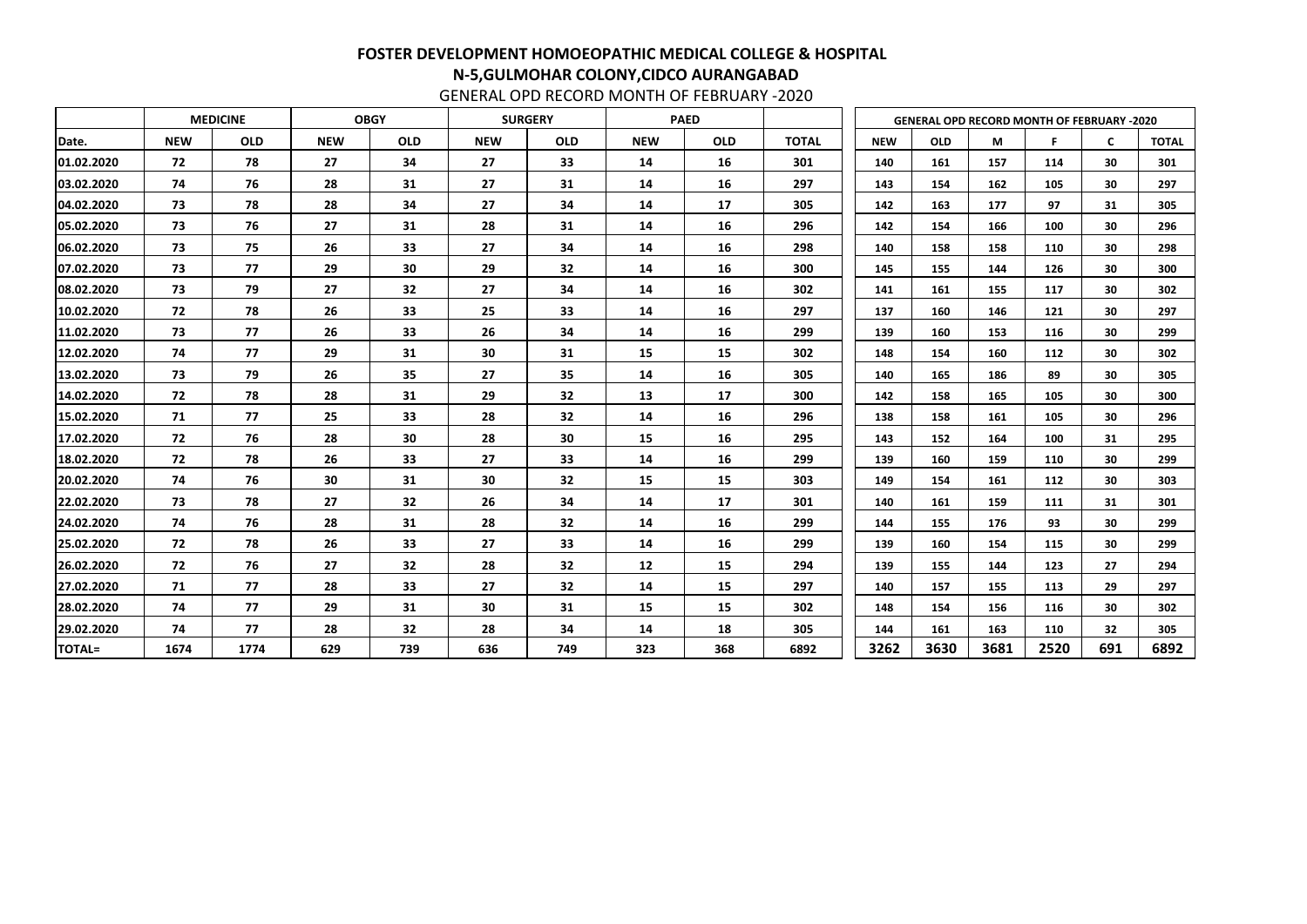|               |                         | <b>MEDICINE</b> |                         | <b>OBGY</b>    |                         | <b>SURGERY</b>          |                         | <b>PAED</b> |                |                         | <b>GENERAL OPD RECORD MONTH OF MARCH -2020</b> |                         |                |                |                |
|---------------|-------------------------|-----------------|-------------------------|----------------|-------------------------|-------------------------|-------------------------|-------------|----------------|-------------------------|------------------------------------------------|-------------------------|----------------|----------------|----------------|
| Date.         | <b>NEW</b>              | <b>OLD</b>      | <b>NEW</b>              | <b>OLD</b>     | <b>NEW</b>              | <b>OLD</b>              | <b>NEW</b>              | <b>OLD</b>  | <b>TOTAL</b>   | <b>NEW</b>              | <b>OLD</b>                                     | М                       | F              | C              | <b>TOTAL</b>   |
| 02.03.2020    | 72                      | 78              | 28                      | 31             | 29                      | 32                      | 13                      | 17          | 300            | 142                     | 158                                            | 163                     | 107            | 30             | 300            |
| 03.03.2020    | 73                      | 78              | 28                      | 31             | 29                      | 32                      | 13                      | 17          | 301            | 143                     | 158                                            | 164                     | 107            | 30             | 301            |
| 04.03.2020    | 74                      | 76              | 26                      | 33             | 27                      | 32                      | 14                      | 15          | 297            | 141                     | 156                                            | 144                     | 124            | 29             | 297            |
| 05.03.2020    | 73                      | 78              | 28                      | 31             | 30                      | 31                      | 13                      | 17          | 301            | 144                     | 157                                            | 143                     | 128            | 30             | 301            |
| 06.03.2020    | 73                      | 78              | 27                      | 34             | 28                      | 34                      | 14                      | 17          | 305            | 142                     | 163                                            | 134                     | 140            | 31             | 305            |
| 07.03.2020    | 71                      | 79              | 26                      | 33             | 27                      | 33                      | 14                      | 16          | 299            | 138                     | 161                                            | 132                     | 137            | 30             | 299            |
| 09.03.2020    | 71                      | 76              | 25                      | 32             | 26                      | 33                      | 13                      | 17          | 293            | 135                     | 158                                            | 160                     | 103            | 30             | 293            |
| 11.03.2020    | 72                      | 77              | 26                      | 32             | 27                      | 33                      | 14                      | 16          | 297            | 139                     | 158                                            | 155                     | 112            | 30             | 297            |
| 12.03.2020    | 72                      | 78              | 26                      | 29             | 29                      | 36                      | 14                      | 16          | 300            | 141                     | 159                                            | 182                     | 88             | 30             | 300            |
| 13.03.2020    | 72                      | 78              | 24                      | 26             | 26                      | 33                      | 14                      | 16          | 289            | 136                     | 153                                            | 164                     | 95             | 30             | 289            |
| 14.03.2020    | 73                      | 79              | 28                      | 32             | 25                      | 31                      | 15                      | 18          | 301            | 141                     | 160                                            | 146                     | 122            | 33             | 301            |
| 16.03.2020    | 71                      | 76              | 28                      | 31             | 29                      | 32                      | 12                      | 16          | 295            | 140                     | 155                                            | 136                     | 131            | 28             | 295            |
| 17.03.2020    | 72                      | 78              | 26                      | 32             | 29                      | 32                      | 14                      | 16          | 299            | 141                     | 158                                            | 140                     | 129            | 30             | 299            |
| 18.03.2020    | 73                      | 79              | 28                      | 30             | 30                      | 32                      | 14                      | 16          | 302            | 145                     | 157                                            | 152                     | 120            | 30             | 302            |
| 19.03.2020    | 73                      | 75              | 27                      | 33             | 30                      | 34                      | 10                      | 15          | 297            | 140                     | 157                                            | 158                     | 114            | 25             | 297            |
| 20.03.2020    | 51                      | 54              | 17                      | 19             | 21                      | 23                      | $\overline{\mathbf{z}}$ | 11          | 203            | 96                      | 107                                            | 95                      | 90             | 18             | 203            |
| 21.03.2020    | 23                      | 24              | $\overline{\mathbf{z}}$ | 10             | $\overline{\mathbf{z}}$ | $\overline{\mathbf{z}}$ | 4                       | 5           | 87             | 41                      | 46                                             | 49                      | 29             | 9              | 87             |
| 23.03.2020    | $\mathbf 0$             | 6               | $\mathbf 0$             | $\overline{2}$ | $\mathbf 0$             | $\mathbf 0$             | $\mathbf{0}$            | 0           | 8              | $\mathbf 0$             | 8                                              | 4                       | 4              | $\mathbf 0$    | 8              |
| 24.03.2020    | $\mathbf 0$             | 5               | $\mathbf 0$             | $2^{\circ}$    | $\mathbf 0$             | $\mathbf 0$             | $\mathbf{0}$            | 0           | $\overline{7}$ | $\mathbf 0$             | $\overline{7}$                                 | $\overline{2}$          | 5              | $\mathbf 0$    | $\overline{7}$ |
| 26.03.2020    | 5                       | 6               | $\mathbf 0$             | $\mathbf 0$    | 0                       | $\mathbf 0$             | 0                       | 0           | 11             | 5                       | 6                                              | 4                       | $\overline{7}$ | $\mathbf 0$    | 11             |
| 27.03.2020    | 5                       | 6               | $\mathbf 0$             | $\mathbf 0$    | $\mathbf 0$             | $\mathbf 0$             | $\overline{2}$          | 0           | 13             | $\overline{\mathbf{z}}$ | 6                                              | $\overline{\mathbf{z}}$ | 4              | $\overline{2}$ | 13             |
| 28.03.2020    | $\overline{2}$          | 6               | $\mathbf 0$             | $\mathbf 0$    | $\mathbf 0$             | $\mathbf 0$             | $\mathbf{1}$            | $\mathbf 0$ | 9              | $\overline{\mathbf{3}}$ | 6                                              | $\overline{7}$          | $\mathbf{1}$   | $\mathbf{1}$   | 9              |
| 30.03.2020    | $\overline{\mathbf{3}}$ | 5               | $\mathbf 0$             | $\mathbf 0$    | $\mathbf 0$             | $\mathbf 0$             | $\mathbf{1}$            | $\mathbf 0$ | 9              | 4                       | 5                                              | 4                       | 4              | $\mathbf{1}$   | 9              |
| 31.03.2020    | 4                       | 4               | $\mathbf 0$             | $\mathbf 0$    | $\mathbf 0$             | $\mathbf 0$             | $\mathbf{0}$            | 0           | 8              | 4                       | 4                                              | 4                       | Δ              | $\mathbf 0$    | 8              |
| <b>TOTAL=</b> | 1178                    | 1279            | 425                     | 503            | 449                     | 520                     | 216                     | 261         | 4831           | 2268                    | 2563                                           | 2449                    | 1905           | 477            | 4831           |

GENERAL OPD RECORD MONTH OF MARCH -2020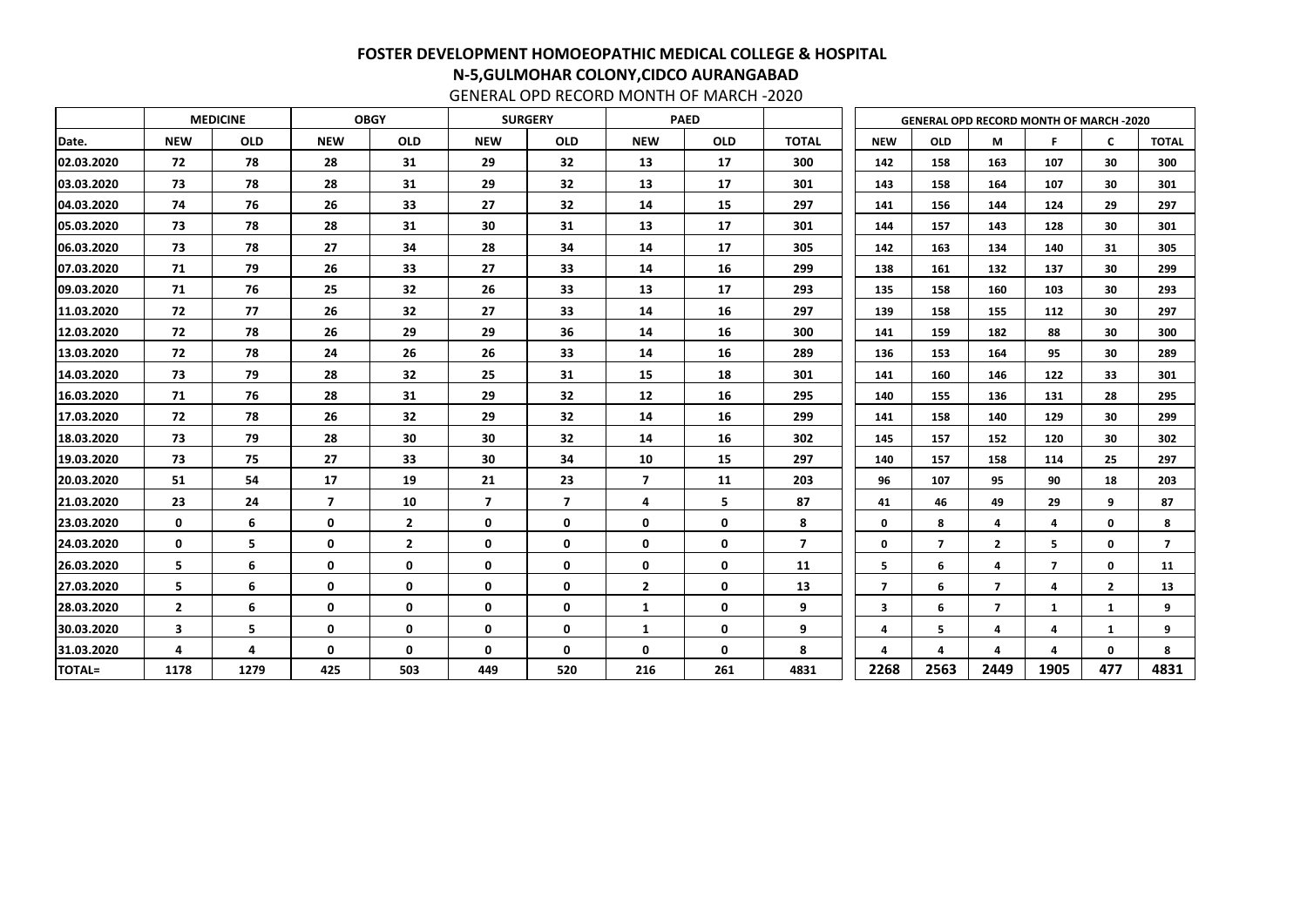|               |                         | <b>MEDICINE</b>         |             | <b>OBGY</b>    | <b>SURGERY</b><br><b>PAED</b> |                |              |              |                         |                         | GENERAL OPD RECORD MONTH OF APRIL-2020 |                         |                         |              |                |
|---------------|-------------------------|-------------------------|-------------|----------------|-------------------------------|----------------|--------------|--------------|-------------------------|-------------------------|----------------------------------------|-------------------------|-------------------------|--------------|----------------|
| Date.         | <b>NEW</b>              | <b>OLD</b>              | <b>NEW</b>  | <b>OLD</b>     | <b>NEW</b>                    | <b>OLD</b>     | <b>NEW</b>   | <b>OLD</b>   | <b>TOTAL</b>            | <b>NEW</b>              | <b>OLD</b>                             | M                       | F                       | $\mathsf{C}$ | <b>TOTAL</b>   |
| 01.04.2020    | $\overline{\mathbf{3}}$ | $\overline{7}$          | $\mathbf 0$ | $\mathbf{1}$   | $\mathbf 0$                   | $\mathbf{1}$   | $\mathbf 0$  | $\mathbf{1}$ | 13                      | $\overline{\mathbf{3}}$ | 10                                     | 5                       | $\overline{7}$          | 1            | 13             |
| 03.04.2020    | $\mathbf 0$             | 5                       | $\mathbf 0$ | $\mathbf{1}$   | $\mathbf 0$                   | $\overline{2}$ | $\mathbf 0$  | $\mathbf 0$  | 8                       | $\mathbf 0$             | 8                                      | 3                       | 5                       | $\mathbf 0$  | 8              |
| 04.04.2020    | $\mathbf 0$             | 6                       | $\mathbf 0$ | $\mathbf{1}$   | $\mathbf 0$                   | $\mathbf{1}$   | $\mathbf 0$  | $\mathbf{1}$ | 9                       | $\mathbf 0$             | 9                                      | 4                       | 4                       | $\mathbf{1}$ | 9              |
| 07.04.2020    | $\mathbf 0$             | $\overline{\mathbf{z}}$ | $\mathbf 0$ | $\overline{2}$ | $\mathbf 0$                   | $\mathbf{1}$   | $\mathbf 0$  | $\mathbf 0$  | 10                      | $\mathbf 0$             | 10                                     | $\overline{2}$          | 8                       | 0            | 10             |
| 08.04.2020    | $\mathbf 0$             | 6                       | $\mathbf 0$ | $\mathbf{1}$   | $\mathbf 0$                   | $\overline{2}$ | $\mathbf{0}$ | $\mathbf{1}$ | 10                      | $\mathbf 0$             | 10                                     | 5                       | 4                       | 1            | 10             |
| 09.04.2020    | $\mathbf 0$             | 5                       | $\mathbf 0$ | $\overline{2}$ | $\mathbf 0$                   | $\overline{2}$ | $\mathbf 0$  | $\mathbf 0$  | 9                       | $\mathbf 0$             | 9                                      | 6                       | $\overline{\mathbf{3}}$ | 0            | 9              |
| 11.04.2020    | $\mathbf 0$             | 6                       | $\mathbf 0$ | $\mathbf{1}$   | $\mathbf 0$                   | $\mathbf{1}$   | $\mathbf 0$  | $\mathbf{1}$ | 9                       | $\mathbf 0$             | 9                                      | 4                       | 4                       | 1            | 9              |
| 13.04.2020    | $\mathbf 0$             | 6                       | $\mathbf 0$ | $\overline{2}$ | $\mathbf 0$                   | $\mathbf{1}$   | $\mathbf 0$  | $\mathbf 0$  | 9                       | $\mathbf 0$             | 9                                      | 4                       | 5                       | $\mathbf 0$  | 9              |
| 15.04.2020    | $\mathbf 0$             | $\overline{\mathbf{z}}$ | $\mathbf 0$ | $\mathbf{1}$   | $\mathbf 0$                   | $\overline{2}$ | $\mathbf 0$  | $\mathbf{1}$ | 11                      | $\mathbf 0$             | 11                                     | $\overline{7}$          | $\overline{\mathbf{3}}$ | 1            | 11             |
| 16.04.2020    | $\mathbf 0$             | 5                       | $\mathbf 0$ | $\overline{2}$ | $\mathbf 0$                   | $\mathbf{1}$   | $\mathbf 0$  | $\mathbf 1$  | 9                       | $\mathbf 0$             | 9                                      | 6                       | $\overline{2}$          | $\mathbf{1}$ | 9              |
| 17.04.2020    | $\mathbf 0$             | 6                       | $\mathbf 0$ | $\mathbf{1}$   | 0                             | $\overline{2}$ | $\mathbf 0$  | 0            | 9                       | $\mathbf 0$             | 9                                      | $\overline{ }$          | $\overline{2}$          | 0            | 9              |
| 18.04.2020    | $\mathbf 0$             | $\overline{\mathbf{z}}$ | $\mathbf 0$ | $\overline{2}$ | $\mathbf 0$                   | $\mathbf{1}$   | $\mathbf{0}$ | $\mathbf{1}$ | 11                      | $\mathbf 0$             | 11                                     | 8                       | $\overline{2}$          | $\mathbf{1}$ | 11             |
| 20.04.2020    | $\mathbf 0$             | 4                       | $\mathbf 0$ | 1              | $\mathbf 0$                   | 1              | $\mathbf 0$  | 1            | $\overline{\mathbf{z}}$ | $\mathbf 0$             | $\overline{7}$                         | 3                       | 3                       | 1            | $\overline{7}$ |
| 21.04.2020    | $\mathbf 0$             | 4                       | $\mathbf 0$ | $\overline{2}$ | $\mathbf 0$                   | $\overline{2}$ | $\mathbf 0$  | $\mathbf 0$  | 8                       | $\mathbf 0$             | 8                                      | 3                       | 5                       | 0            | 8              |
| 22.04.2020    | $\mathbf 0$             | $\mathbf{3}$            | $\mathbf 0$ | $\overline{2}$ | $\mathbf 0$                   | $\overline{2}$ | $\mathbf 0$  | $\mathbf{1}$ | 8                       | $\mathbf 0$             | 8                                      | 4                       | 3                       | 1            | 8              |
| 23.04.2020    | $\mathbf 0$             | 4                       | $\mathbf 0$ | $\mathbf{1}$   | $\mathbf 0$                   | $\overline{2}$ | $\mathbf 0$  | 1            | 8                       | $\mathbf 0$             | 8                                      | $\mathbf{2}$            | 5                       | 1            | 8              |
| 24.04.2020    | $\mathbf 0$             | 5                       | $\mathbf 0$ | $\overline{2}$ | $\mathbf 0$                   | $\overline{2}$ | $\mathbf 0$  | $\mathbf{1}$ | 10                      | $\mathbf 0$             | 10                                     | 6                       | 3                       | 1            | 10             |
| 25.04.2020    | $\mathbf 0$             | $\mathbf{3}$            | $\mathbf 0$ | $\overline{2}$ | $\mathbf 0$                   | $\overline{2}$ | $\mathbf 0$  | $\mathbf{1}$ | 8                       | $\mathbf 0$             | 8                                      | 5                       | $\overline{2}$          | 1            | 8              |
| 27.04.2020    | $\mathbf 0$             | 5                       | $\mathbf 0$ | $\overline{2}$ | $\mathbf 0$                   | $\overline{2}$ | $\mathbf 0$  | $\mathbf 0$  | 9                       | $\mathbf 0$             | 9                                      | $\overline{\mathbf{3}}$ | 6                       | 0            | 9              |
| 28.04.2020    | $\mathbf 0$             | 4                       | $\mathbf 0$ | $\overline{2}$ | $\mathbf 0$                   | $\overline{2}$ | $\mathbf 0$  | $\mathbf{1}$ | 9                       | $\mathbf 0$             | 9                                      | $\overline{2}$          | 6                       | $\mathbf{1}$ | 9              |
| 29.04.2020    | $\mathbf 0$             | 5                       | $\mathbf 0$ | $\mathbf{1}$   | $\mathbf 0$                   | $\overline{2}$ | $\mathbf 0$  | $\mathbf{1}$ | 9                       | $\mathbf 0$             | 9                                      | 5                       | $\mathbf{3}$            | $\mathbf{1}$ | 9              |
| 30.04.2020    | $\mathbf 0$             | 4                       | $\mathbf 0$ | $\overline{2}$ | $\mathbf 0$                   | $\mathbf{1}$   | $\mathbf 0$  | $\mathbf{1}$ | 8                       | $\mathbf 0$             | 8                                      | 5                       | $\overline{2}$          | 1            | 8              |
| <b>TOTAL=</b> | $\mathbf{3}$            | 114                     | $\mathbf 0$ | 34             | $\mathbf 0$                   | 35             | $\mathbf 0$  | 15           | 201                     | $\mathbf{3}$            | 198                                    | 99                      | 87                      | 15           | 201            |

GENERAL OPD RECORD MONTH OF APRIL -2020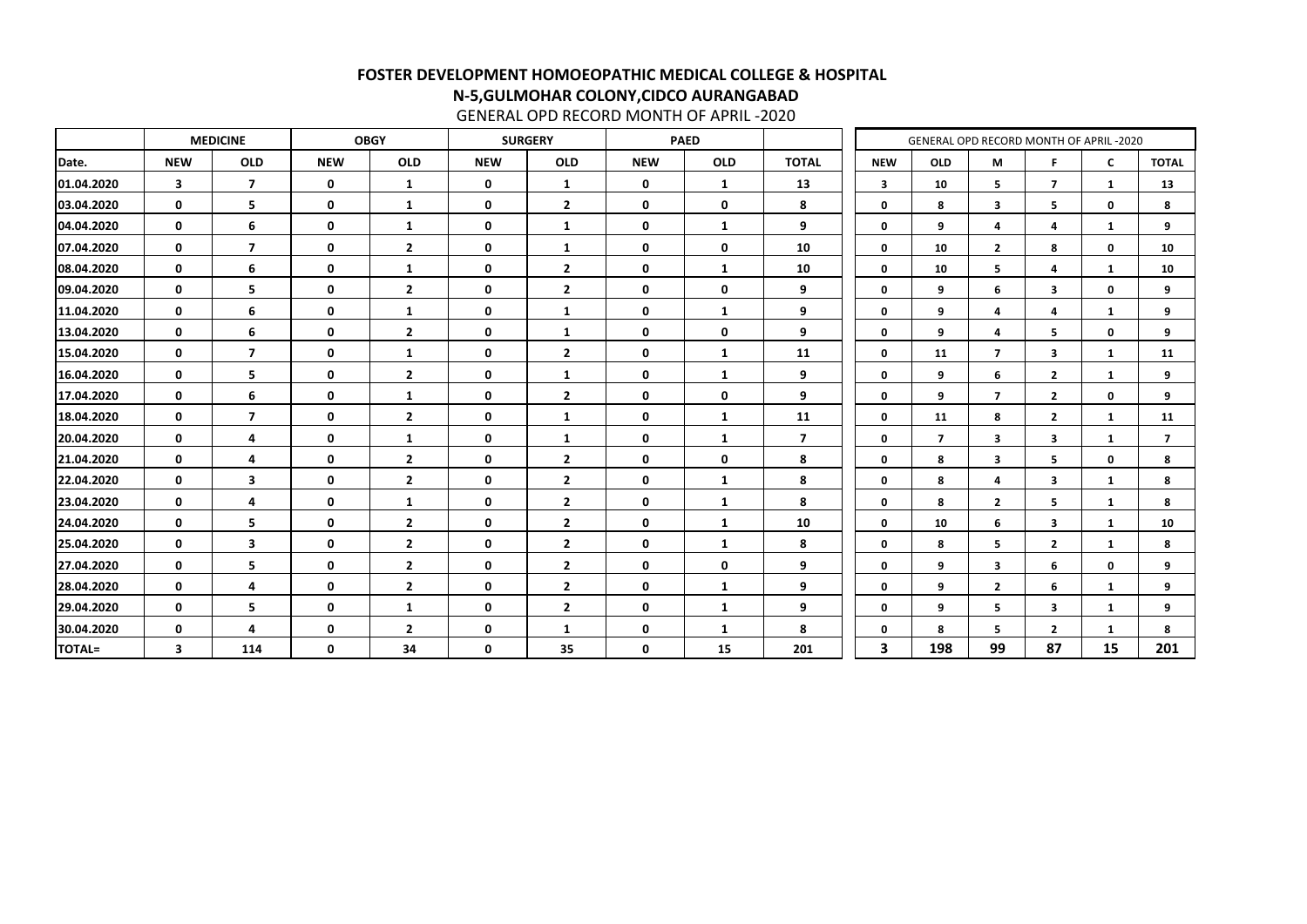|               |                         | <b>MEDICINE</b>         | <b>SURGERY</b><br><b>OBGY</b><br><b>PAED</b> |                |             |                         |              |              |              |                | <b>GENERAL OPD RECORD MONTH OF MAY -2020</b> |                         |                |                |              |
|---------------|-------------------------|-------------------------|----------------------------------------------|----------------|-------------|-------------------------|--------------|--------------|--------------|----------------|----------------------------------------------|-------------------------|----------------|----------------|--------------|
| Date.         | <b>NEW</b>              | <b>OLD</b>              | <b>NEW</b>                                   | <b>OLD</b>     | <b>NEW</b>  | <b>OLD</b>              | <b>NEW</b>   | <b>OLD</b>   | <b>TOTAL</b> | <b>NEW</b>     | <b>OLD</b>                                   | M                       | F              | $\mathsf{C}$   | <b>TOTAL</b> |
| 02.05.2020    | 9                       | $\mathbf{3}$            | $\mathbf 0$                                  | $\mathbf{1}$   | $\mathbf 0$ | $\mathbf 0$             | $\mathbf 0$  | $\mathbf 0$  | 13           | 9              | 4                                            | $\overline{7}$          | 6              | $\mathbf 0$    | 13           |
| 04.05.2020    | 6                       | 14                      | $\mathbf 0$                                  | $\mathbf{1}$   | $\mathbf 0$ | $\mathbf{1}$            | $\mathbf 0$  | 3            | 25           | 6              | 19                                           | 9                       | 13             | 3              | 25           |
| 05.05.2020    | $\overline{\mathbf{z}}$ | 5                       | $\mathbf 0$                                  | $\overline{2}$ | $\mathbf 0$ | $\overline{\mathbf{2}}$ | $\mathbf 0$  | $\mathbf{1}$ | 17           | $\overline{7}$ | 10                                           | 6                       | 10             | <sup>1</sup>   | 17           |
| 06.05.2020    | 16                      | 5                       | $\mathbf{1}$                                 | $\mathbf{1}$   | $\mathbf 0$ | $\mathbf{1}$            | $\mathbf{1}$ | $\mathbf 0$  | 25           | 18             | $\overline{7}$                               | 12                      | 12             | 1              | 25           |
| 08.05.2020    | 37                      | 4                       | $\mathbf{1}$                                 | $\overline{2}$ | $\mathbf 0$ | $\overline{2}$          | $\mathbf 0$  | $\mathbf{1}$ | 47           | 38             | 9                                            | 18                      | 28             | $\mathbf{1}$   | 47           |
| 09.05.2020    | 39                      | 5                       | $\mathbf{1}$                                 | $\overline{2}$ | $\mathbf 0$ | $\overline{2}$          | $\mathbf{1}$ | $\mathbf{1}$ | 51           | 41             | 10                                           | 29                      | 20             | $\overline{2}$ | 51           |
| 11.05.2020    | 39                      | 4                       | $\mathbf 0$                                  | $\overline{2}$ | $\mathbf 0$ | $\overline{2}$          | $\mathbf 0$  | $\mathbf{1}$ | 48           | 39             | 9                                            | 21                      | 26             | $\mathbf{1}$   | 48           |
| 12.05.2020    | 19                      | $\overline{2}$          | $\mathbf 0$                                  | $\mathbf{1}$   | $\mathbf 0$ | $\mathbf{1}$            | $\mathbf 0$  | $\mathbf{1}$ | 24           | 19             | 5                                            | 10                      | 13             | $\mathbf{1}$   | 24           |
| 13.05.2020    | 17                      | $\mathbf 0$             | $\mathbf 0$                                  | $\overline{2}$ | $\mathbf 0$ | $\overline{2}$          | $\mathbf 0$  | $\mathbf{1}$ | 22           | 17             | 5                                            | 13                      | 8              | $\mathbf{1}$   | 22           |
| 14.05.2020    | $\mathbf 0$             | 6                       | $\mathbf 0$                                  | $\overline{2}$ | $\mathbf 0$ | $\overline{2}$          | $\mathbf 0$  | $\mathbf{1}$ | 11           | $\mathbf 0$    | 11                                           | 5                       | 5              | 1              | 11           |
| 15.05.2020    | $\mathbf 0$             | 8                       | $\mathbf 0$                                  | $\overline{2}$ | $\mathbf 0$ | $\overline{2}$          | $\mathbf 0$  | $\mathbf{1}$ | 13           | $\mathbf 0$    | 13                                           | 8                       | 4              | 1              | 13           |
| 16.05.2020    | $\mathbf 0$             | 9                       | $\mathbf 0$                                  | $\mathbf{1}$   | $\mathbf 0$ | $\mathbf{1}$            | $\mathbf 0$  | $\mathbf{1}$ | 12           | $\mathbf 0$    | 12                                           | $\overline{7}$          | 4              | $\mathbf{1}$   | 12           |
| 18.05.2020    | 5                       | 12                      | $\mathbf{1}$                                 | $\overline{2}$ | $\mathbf 0$ | $\overline{2}$          | $\mathbf 0$  | $\mathbf{1}$ | 23           | 6              | 17                                           | 9                       | 13             | 1              | 23           |
| 19.05.2020    | 327                     | 5                       | 1                                            | $\mathbf 0$    | $\mathbf 0$ | 1                       | $\mathbf 0$  | 0            | 334          | 328            | 6                                            | 181                     | 153            | $\mathbf 0$    | 334          |
| 20.05.2020    | 408                     | $\overline{\mathbf{z}}$ | $\mathbf{1}$                                 | $\mathbf{1}$   | $\mathbf 0$ | $\bf{0}$                | $\mathbf{1}$ | $\mathbf 0$  | 418          | 410            | 8                                            | 231                     | 186            | 1              | 418          |
| 21.05.2020    | 369                     | 5                       | $\mathbf{1}$                                 | $\mathbf 0$    | $\mathbf 0$ | $\mathbf 0$             | $\mathbf 0$  | $\mathbf 0$  | 375          | 370            | 5                                            | 193                     | 182            | $\mathbf 0$    | 375          |
| 22.05.2020    | $\mathbf 0$             | $\overline{\mathbf{z}}$ | $\mathbf 0$                                  | $\overline{2}$ | $\mathbf 0$ | $\overline{\mathbf{2}}$ | $\mathbf 0$  | $\mathbf{1}$ | 12           | $\mathbf 0$    | 12                                           | $\overline{7}$          | 4              | $\mathbf{1}$   | 12           |
| 23.05.2020    | $\mathbf 0$             | 5                       | $\mathbf 0$                                  | $\overline{2}$ | $\mathbf 0$ | $\overline{2}$          | $\mathbf 0$  | $\mathbf{1}$ | 10           | $\mathbf 0$    | 10                                           | $\overline{\mathbf{3}}$ | 6              | $\mathbf{1}$   | 10           |
| 26.05.2020    | $\mathbf 0$             | 9                       | $\mathbf 0$                                  | $\overline{2}$ | $\mathbf 0$ | $\overline{2}$          | $\mathbf 0$  | $\mathbf{1}$ | 14           | $\mathbf 0$    | 14                                           | 10                      | 3              | 1              | 14           |
| 27.05.2020    | $\mathbf 0$             | 8                       | $\mathbf 0$                                  | $\overline{2}$ | $\mathbf 0$ | $\overline{2}$          | $\mathbf 0$  | $\mathbf{1}$ | 13           | $\mathbf 0$    | 13                                           | $\overline{7}$          | 5              | 1              | 13           |
| 28.05.2020    | $\mathbf 0$             | 10                      | $\mathbf 0$                                  | $\mathbf{1}$   | $\mathbf 0$ | $\overline{2}$          | $\mathbf 0$  | $\mathbf{2}$ | 15           | $\mathbf 0$    | 15                                           | 11                      | $\overline{2}$ | $\overline{2}$ | 15           |
| 29.05.2020    | 41                      | $\overline{2}$          | $\mathbf 0$                                  | $\mathbf{1}$   | $\mathbf 0$ | $\mathbf{1}$            | $\mathbf 0$  | $\mathbf{1}$ | 46           | 41             | 5                                            | 22                      | 23             | $\mathbf{1}$   | 46           |
| 30.05.2020    | $\mathbf 0$             | 11                      | $\mathbf 0$                                  | $\mathbf{1}$   | $\mathbf 0$ | $\mathbf{1}$            | $\mathbf 0$  | $\mathbf{1}$ | 14           | 0              | 14                                           | $\overline{\mathbf{z}}$ | 6              | 1              | 14           |
| <b>TOTAL=</b> | 1339                    | 146                     | 5                                            | 33             | $\mathbf 0$ | 33                      | $\mathbf{3}$ | 21           | 1582         | 1349           | 233                                          | 826                     | 732            | 24             | 1582         |

GENERAL OPD RECORD MONTH OF MAY -2020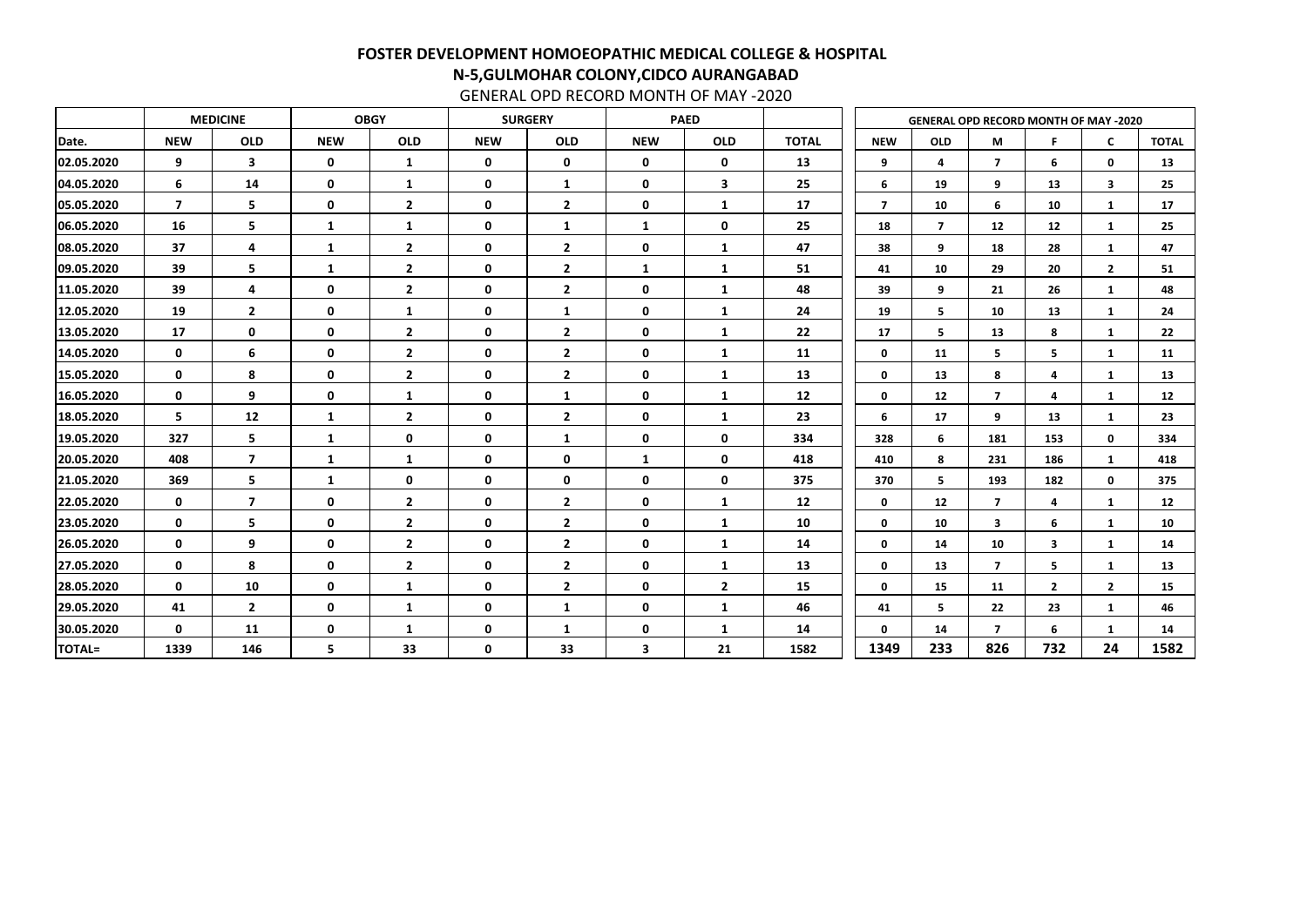|               |            | <b>MEDICINE</b> |                | <b>OBGY</b>  |                | <b>SURGERY</b>  |                         | <b>PAED</b>             |              |            | <b>GENERAL OPD RECORD MONTH OF JUNE -2020</b> |      |      |                         |              |
|---------------|------------|-----------------|----------------|--------------|----------------|-----------------|-------------------------|-------------------------|--------------|------------|-----------------------------------------------|------|------|-------------------------|--------------|
| Date.         | <b>NEW</b> | <b>OLD</b>      | <b>NEW</b>     | <b>OLD</b>   | <b>NEW</b>     | <b>OLD</b>      | <b>NEW</b>              | <b>OLD</b>              | <b>TOTAL</b> | <b>NEW</b> | <b>OLD</b>                                    | M    | F    | $\mathsf{C}$            | <b>TOTAL</b> |
| 01.06.2020    | 103        | $\mathbf{1}$    | $\mathbf{1}$   | $\mathbf{1}$ | $\mathbf{1}$   | $\mathbf{1}$    | $\mathbf 0$             | $\mathbf{1}$            | 109          | 105        | 4                                             | 55   | 53   | 1                       | 109          |
| 02.06.2020    | 51         | 15              | 5              | 5            | 5              | 5               | 3                       | $\overline{2}$          | 91           | 64         | 27                                            | 42   | 44   | 5                       | 91           |
| 03.06.2020    | 87         | $\overline{2}$  | 1              | 1            | $\overline{2}$ | $\mathbf 0$     | 1                       | 0                       | 94           | 91         | 3                                             | 50   | 43   | $\mathbf{1}$            | 94           |
| 04.06.2020    | 52         | 12              | 5              | 5            | 4              | 6               | $\overline{2}$          | 3                       | 89           | 63         | 26                                            | 46   | 38   | 5                       | 89           |
| 05.06.2020    | 48         | 17              | 4              | 6            | 4              | $6\phantom{1}6$ | $\overline{2}$          | 5                       | 92           | 58         | 34                                            | 49   | 36   | $\overline{\mathbf{z}}$ | 92           |
| 06.06.2020    | 97         | $\mathbf 0$     | $\overline{2}$ | $\mathbf 0$  | 3              | $\mathbf 0$     | 1                       | 0                       | 103          | 103        | $\mathbf 0$                                   | 52   | 50   | 1                       | 103          |
| 08.06.2020    | 73         | 9               | 3              | 5            | 3              | 4               | $\overline{2}$          | $\mathbf{3}$            | 102          | 81         | 21                                            | 55   | 42   | 5                       | 102          |
| 09.06.2020    | 49         | 20              | 7              | 7            | 5              | 9               | $\overline{\mathbf{3}}$ | 5                       | 105          | 64         | 41                                            | 56   | 41   | 8                       | 105          |
| 10.06.2020    | 60         | 19              | 6              | 8            | 5              | 8               | 4                       | 5                       | 115          | 75         | 40                                            | 48   | 58   | 9                       | 115          |
| 11.06.2020    | 47         | 25              | 6              | 9            | 6              | 9               | 4                       | 6                       | 112          | 63         | 49                                            | 56   | 46   | 10                      | 112          |
| 12.06.2020    | 38         | 26              | 6              | 12           | 6              | 12              | 4                       | 6                       | 110          | 54         | 56                                            | 53   | 47   | 10                      | 110          |
| 13.06.2020    | 57         | 20              | 5              | 8            | 5              | 8               | 4                       | 6                       | 113          | 71         | 42                                            | 58   | 45   | 10                      | 113          |
| 15.06.2020    | 68         | 22              | 4              | 8            | 4              | 8               | $\mathbf{3}$            | 6                       | 123          | 79         | 44                                            | 81   | 33   | 9                       | 123          |
| 16.06.2020    | 26         | 32              | 6              | 12           | 6              | 12              | 5                       | 6                       | 105          | 43         | 62                                            | 59   | 35   | 11                      | 105          |
| 17.06.2020    | 50         | 25              | 6              | 9            | 6              | 9               | 4                       | 6                       | 115          | 66         | 49                                            | 59   | 46   | 10                      | 115          |
| 18.06.2020    | 72         | 15              | 4              | 6            | 4              | 6               | $\overline{2}$          | 3                       | 112          | 82         | 30                                            | 67   | 40   | 5                       | 112          |
| 19.06.2020    | 21         | 54              | 8              | 12           | 9              | 11              | 4                       | 6                       | 125          | 42         | 83                                            | 63   | 52   | 10                      | 125          |
| 20.06.2020    | 36         | 40              | 8              | 12           | 8              | 12              | 4                       | 7                       | 127          | 56         | 71                                            | 69   | 47   | 11                      | 127          |
| 22.06.2020    | 26         | 32              | 9              | 12           | 8              | 12              | 5                       | 9                       | 113          | 48         | 65                                            | 57   | 42   | 14                      | 113          |
| 23.06.2020    | 25         | 32              | 6              | 12           | 12             | 15              | 5                       | 8                       | 115          | 48         | 67                                            | 60   | 42   | 13                      | 115          |
| 24.06.2020    | 36         | 35              | 5              | 10           | 5              | 19              | 4                       | 6                       | 120          | 50         | 70                                            | 57   | 53   | 10                      | 120          |
| 25.06.2020    | 21         | 40              | 10             | 15           | 10             | 15              | 4                       | 5                       | 120          | 45         | 75                                            | 61   | 54   | 5                       | 120          |
| 26.06.2020    | 30         | 35              | 8              | 16           | 10             | 15              | 3 <sup>7</sup>          | 6                       | 123          | 51         | 72                                            | 64   | 53   | 6                       | 123          |
| 27.06.2020    | 38         | 35              | 6              | 14           | 6              | 15              | 3 <sup>1</sup>          | $\overline{\mathbf{z}}$ | 124          | 53         | 71                                            | 68   | 49   | $\overline{\mathbf{z}}$ | 124          |
| 29.06.2020    | 27         | 34              | 10             | 13           | 10             | 13              | 8                       | 9                       | 124          | 55         | 69                                            | 59   | 48   | 17                      | 124          |
| 30.06.2020    | 34         | 40              | 8              | 15           | 8              | 15              | 6                       | 9                       | 135          | 56         | 79                                            | 70   | 50   | 15                      | 135          |
| <b>TOTAL=</b> | 1272       | 637             | 149            | 233          | 155            | 245             | 90                      | 135                     | 2916         | 1666       | 1250                                          | 1514 | 1187 | 215                     | 2916         |

GENERAL OPD RECORD MONTH OF JUNE -2020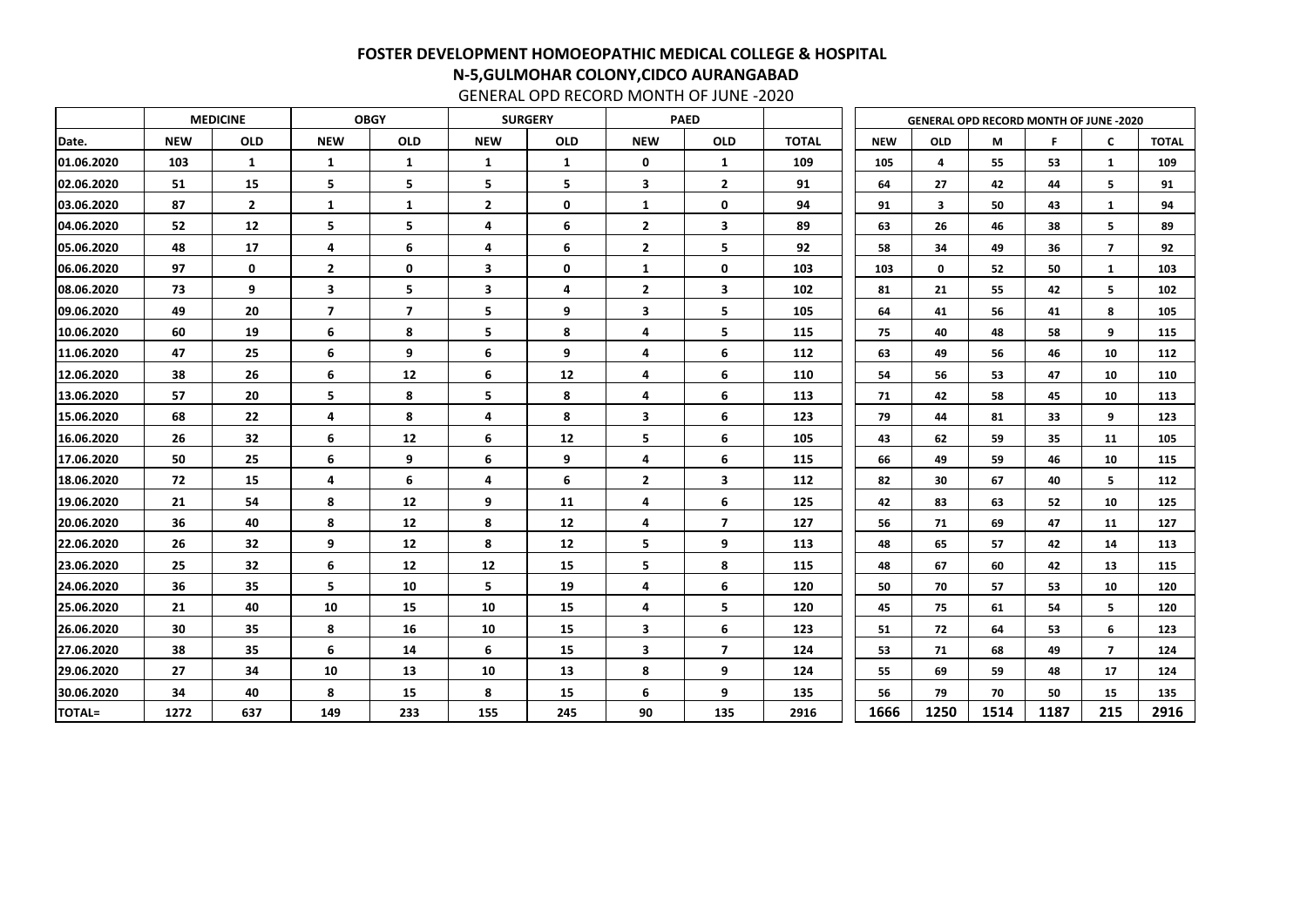|               |            | <b>MEDICINE</b><br><b>OBGY</b> |            |            |            | <b>SURGERY</b> |                         | <b>PAED</b> |              |            | <b>GENERAL OPD RECORD MONTH OF JULY -2020</b> |      |      |     |              |
|---------------|------------|--------------------------------|------------|------------|------------|----------------|-------------------------|-------------|--------------|------------|-----------------------------------------------|------|------|-----|--------------|
| Date.         | <b>NEW</b> | <b>OLD</b>                     | <b>NEW</b> | <b>OLD</b> | <b>NEW</b> | <b>OLD</b>     | <b>NEW</b>              | <b>OLD</b>  | <b>TOTAL</b> | <b>NEW</b> | <b>OLD</b>                                    | Μ    | F    | C   | <b>TOTAL</b> |
| 01.07.2020    | 41         | 55                             | 12         | 22         | 12         | 22             | $\overline{\mathbf{z}}$ | 11          | 182          | 72         | 110                                           | 80   | 84   | 18  | 182          |
| 02.07.2020    | 49         | 53                             | 13         | 20         | 14         | 20             | 9                       | 11          | 189          | 85         | 104                                           | 93   | 76   | 20  | 189          |
| 03.07.2020    | 40         | 43                             | 14         | 18         | 15         | 20             | 10                      | 14          | 174          | 79         | 95                                            | 94   | 56   | 24  | 174          |
| 04.07.2020    | 44         | 51                             | 15         | 21         | 15         | 19             | $\overline{7}$          | 9           | 181          | 81         | 100                                           | 98   | 67   | 16  | 181          |
| 06.07.2020    | 43         | 57                             | 18         | 22         | 18         | 26             | 16                      | 10          | 210          | 95         | 115                                           | 95   | 89   | 26  | 210          |
| 07.07.2020    | 51         | 50                             | 14         | 18         | 14         | 18             | 8                       | 12          | 185          | 87         | 98                                            | 87   | 78   | 20  | 185          |
| 08.07.2020    | 43         | 48                             | 17         | 18         | 17         | 19             | 9                       | 10          | 181          | 86         | 95                                            | 83   | 79   | 19  | 181          |
| 09.07.2020    | 45         | 51                             | 15         | 19         | 15         | 19             | 10                      | 10          | 184          | 85         | 99                                            | 95   | 69   | 20  | 184          |
| 10.07.2020    | 36         | 42                             | 14         | 17         | 14         | 17             | 8                       | 9           | 157          | 72         | 85                                            | 74   | 66   | 17  | 157          |
| 11.07.2020    | 40         | 45                             | 18         | 20         | 17         | 20             | 5                       | 10          | 175          | 80         | 95                                            | 98   | 62   | 15  | 175          |
| 13.07.2020    | 40         | 49                             | 15         | 19         | 16         | 18             | 8                       | 13          | 178          | 79         | 99                                            | 88   | 69   | 21  | 178          |
| 14.07.2020    | 42         | 50                             | 16         | 20         | 15         | 20             | 9                       | 10          | 182          | 82         | 100                                           | 95   | 68   | 19  | 182          |
| 15.07.2020    | 43         | 51                             | 17         | 21         | 15         | 20             | 9                       | 10          | 186          | 84         | 102                                           | 99   | 68   | 19  | 186          |
| 16.07.2020    | 42         | 52                             | 16         | 20         | 17         | 20             | 10                      | 13          | 190          | 85         | 105                                           | 108  | 59   | 23  | 190          |
| 17.07.2020    | 46         | 50                             | 16         | 24         | 16         | 24             | $\overline{\mathbf{z}}$ | 8           | 191          | 85         | 106                                           | 98   | 78   | 15  | 191          |
| 18.07.2020    | 44         | 50                             | 20         | 20         | 20         | 20             | 4                       | 9           | 187          | 88         | 99                                            | 103  | 71   | 13  | 187          |
| 20.07.2020    | 45         | 55                             | 16         | 20         | 16         | 20             | 11                      | 14          | 197          | 88         | 109                                           | 103  | 69   | 25  | 197          |
| 21.07.2020    | 48         | 57                             | 17         | 21         | 19         | 22             | <b>11</b>               | 15          | 210          | 95         | 115                                           | 100  | 84   | 26  | 210          |
| 22.07.2020    | 49         | 59                             | 19         | 23         | 19         | 24             | 10                      | 13          | 216          | 97         | 119                                           | 112  | 81   | 23  | 216          |
| 23.07.2020    | 49         | 56                             | 19         | 22         | 19         | 22             | 11                      | 12          | 210          | 98         | 112                                           | 111  | 76   | 23  | 210          |
| 24.07.2020    | 50         | 58                             | 20         | 23         | 20         | 23             | 10                      | 11          | 215          | 100        | 115                                           | 115  | 79   | 21  | 215          |
| 25.07.2020    | 53         | 60                             | 21         | 24         | 21         | 24             | 10                      | 12          | 225          | 105        | 120                                           | 114  | 89   | 22  | 225          |
| 27.07.2020    | 52         | 61                             | 21         | 23         | 20         | 25             | 11                      | 14          | 227          | 104        | 123                                           | 124  | 78   | 25  | 227          |
| 28.07.2020    | 55         | 63                             | 23         | 24         | 21         | 26             | 10                      | 13          | 235          | 109        | 126                                           | 130  | 82   | 23  | 235          |
| 29.07.2020    | 60         | 66                             | 23         | 25         | 23         | 25             | 14                      | 16          | 252          | 120        | 132                                           | 127  | 95   | 30  | 252          |
| 30.07.2020    | 57         | 74                             | 23         | 28         | 24         | 28             | 10                      | 17          | 261          | 114        | 147                                           | 132  | 102  | 27  | 261          |
| 31.07.2020    | 58         | 70                             | 22         | 28         | 25         | 29             | 11                      | 13          | 256          | 116        | 140                                           | 136  | 96   | 24  | 256          |
| <b>TOTAL=</b> | 1265       | 1476                           | 474        | 580        | 477        | 590            | 255                     | 319         | 5436         | 2471       | 2965                                          | 2792 | 2070 | 574 | 5436         |

GENERAL OPD RECORD MONTH OF JULY -2020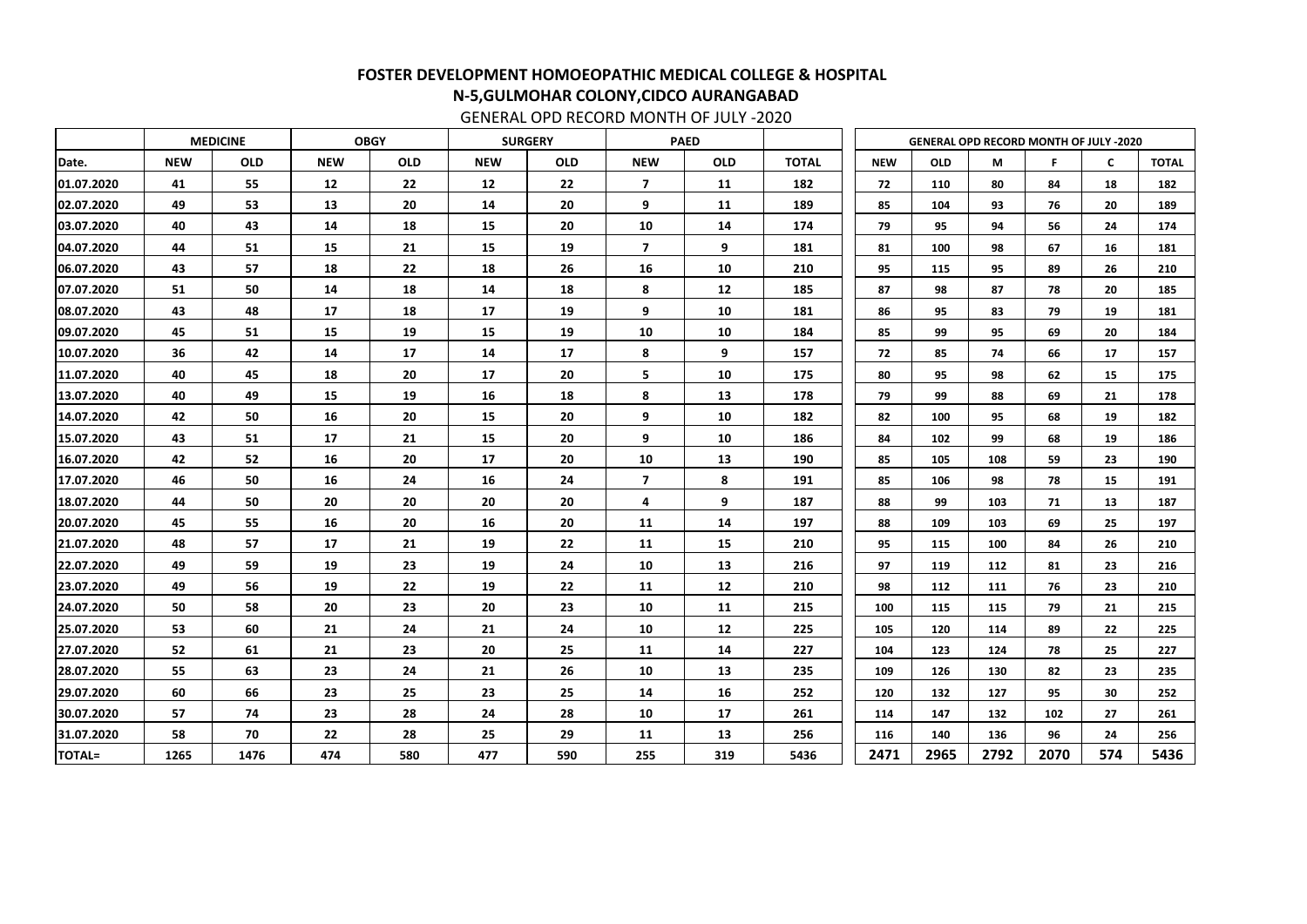|               |            | <b>MEDICINE</b> |            | <b>OBGY</b> |            | <b>SURGERY</b> |                | <b>PAED</b> |              |            |            | <b>GENERAL OPD RECORD MONTH OF AUGUST -2020</b> |      |              |              |
|---------------|------------|-----------------|------------|-------------|------------|----------------|----------------|-------------|--------------|------------|------------|-------------------------------------------------|------|--------------|--------------|
| Date.         | <b>NEW</b> | <b>OLD</b>      | <b>NEW</b> | <b>OLD</b>  | <b>NEW</b> | <b>OLD</b>     | <b>NEW</b>     | <b>OLD</b>  | <b>TOTAL</b> | <b>NEW</b> | <b>OLD</b> | M                                               | F    | $\mathsf{C}$ | <b>TOTAL</b> |
| 03.08.2020    | 59         | 71              | 25         | 28          | 25         | 32             | 9              | 11          | 260          | 118        | 142        | 141                                             | 99   | 20           | 260          |
| 04.08.2020    | 59         | 71              | 25         | 30          | 25         | 30             | 9              | 12          | 261          | 118        | 143        | 120                                             | 120  | 21           | 261          |
| 05.08.2020    | 66         | 73              | 28         | 29          | 28         | 30             | 10             | 15          | 279          | 132        | 147        | 155                                             | 99   | 25           | 279          |
| 06.08.2020    | 73         | 65              | 25         | 28          | 26         | 29             | 13             | 16          | 275          | 137        | 138        | 138                                             | 108  | 29           | 275          |
| 07.08.2020    | 63         | 70              | 27         | 28          | 27         | 29             | 10             | 13          | 267          | 127        | 140        | 139                                             | 105  | 23           | 267          |
| 08.08.2020    | 64         | 76              | 27         | 32          | 27         | 32             | 11             | 12          | 281          | 129        | 152        | 158                                             | 100  | 23           | 281          |
| 10.08.2020    | 67         | 81              | 26         | 32          | 27         | 36             | 11             | 12          | 292          | 131        | 161        | 161                                             | 108  | 23           | 292          |
| 11.08.2020    | 69         | 71              | 28         | 29          | 27         | 28             | 11             | 15          | 278          | 135        | 143        | 139                                             | 113  | 26           | 278          |
| 12.08.2020    | 63         | 75              | 26         | 30          | 25         | 35             | 12             | 11          | 277          | 126        | 151        | 105                                             | 149  | 23           | 277          |
| 13.08.2020    | 67         | 57              | 26         | 30          | 27         | 30             | 8              | 12          | 257          | 128        | 129        | 136                                             | 101  | 20           | 257          |
| 14.08.2020    | 67         | 77              | 30         | 33          | 30         | 34             | $\overline{ }$ | 11          | 289          | 134        | 155        | 164                                             | 107  | 18           | 289          |
| 17.08.2020    | 63         | 76              | 25         | 31          | 27         | 31             | 12             | 14          | 279          | 127        | 152        | 137                                             | 116  | 26           | 279          |
| 18.08.2020    | 67         | 78              | 30         | 34          | 28         | 33             | 9              | 11          | 290          | 134        | 156        | 142                                             | 128  | 20           | 290          |
| 19.08.2020    | 66         | 77              | 28         | 33          | 27         | 34             | 12             | 9           | 286          | 133        | 153        | 160                                             | 105  | 21           | 286          |
| 20.08.2020    | 68         | 80              | 28         | 35          | 29         | 35             | 11             | 10          | 296          | 136        | 160        | 161                                             | 114  | 21           | 296          |
| 21.08.2020    | 69         | 80              | 29         | 31          | 30         | 32             | 10             | 18          | 299          | 138        | 161        | 159                                             | 112  | 28           | 299          |
| 24.08.2020    | 68         | 82              | 27         | 35          | 27         | 37             | 12             | 13          | 301          | 134        | 167        | 139                                             | 137  | 25           | 301          |
| 25.08.2020    | 67         | 85              | 29         | 36          | 30         | 38             | 9              | 11          | 305          | 135        | 170        | 170                                             | 115  | 20           | 305          |
| 26.08.2020    | 68         | 80              | 25         | 32          | 28         | 33             | 15             | 17          | 298          | 136        | 162        | 166                                             | 100  | 32           | 298          |
| 27.08.2020    | 69         | 83              | 29         | 33          | 30         | 34             | 11             | 15          | 304          | 139        | 165        | 174                                             | 104  | 26           | 304          |
| 28.08.2020    | 69         | 84              | 30         | 34          | 29         | 33             | 11             | 17          | 307          | 139        | 168        | 172                                             | 107  | 28           | 307          |
| 29.08.2020    | 70         | 83              | 29         | 33          | 28         | 34             | 13             | 15          | 305          | 140        | 165        | 146                                             | 131  | 28           | 305          |
| 31.08.2020    | 68         | 80              | 26         | 33          | 28         | 32             | 15             | 17          | 299          | 137        | 162        | 140                                             | 127  | 32           | 299          |
| <b>TOTAL=</b> | 1529       | 1755            | 628        | 729         | 635        | 751            | 251            | 307         | 6585         | 3043       | 3542       | 3422                                            | 2605 | 558          | 6585         |

GENERAL OPD RECORD MONTH OF AUGUST -2020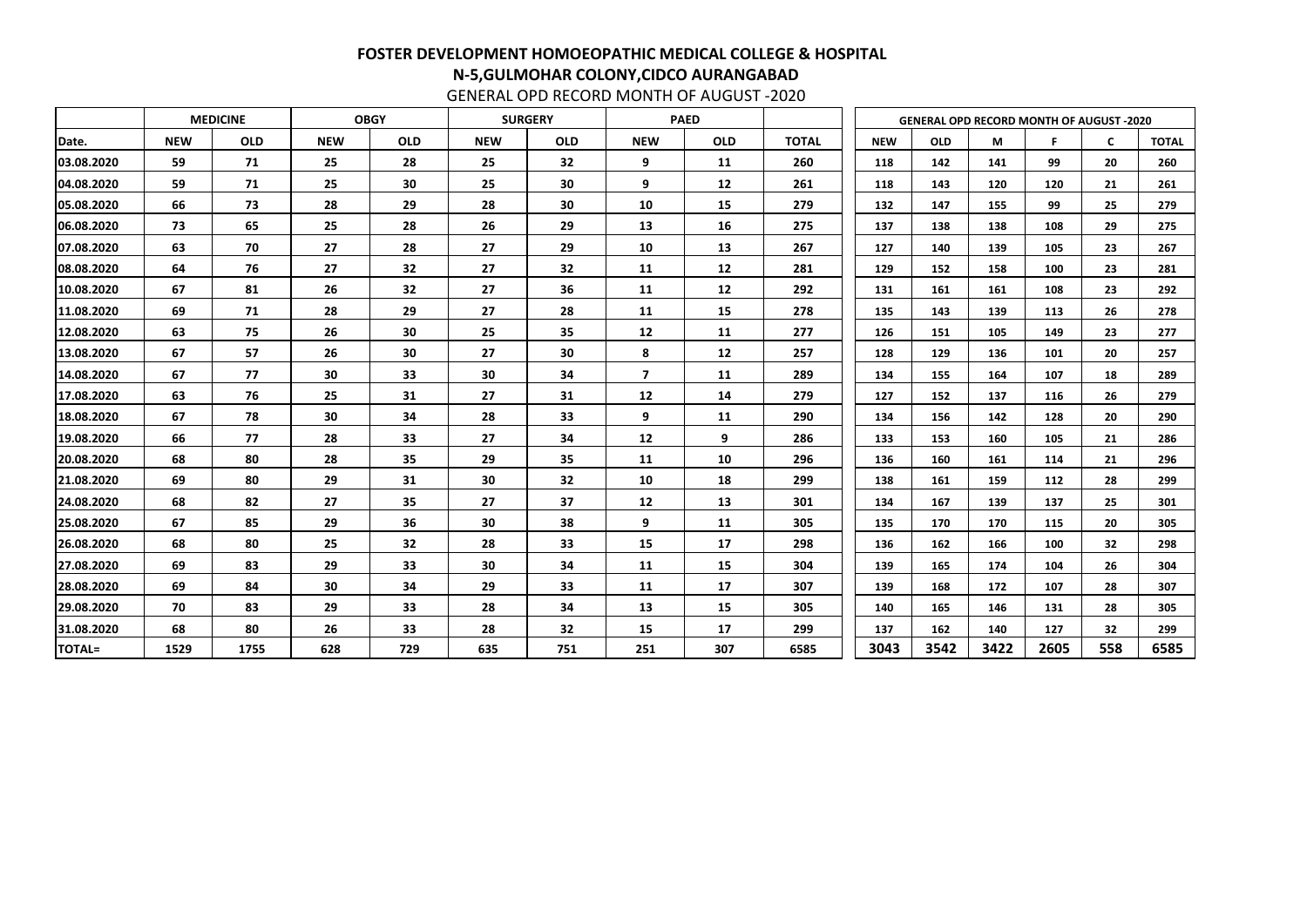|               |            | <b>MEDICINE</b> | <b>OBGY</b><br><b>SURGERY</b><br><b>PAED</b> |            |            |            |            |            | <b>GENERAL OPD RECORD MONTH OF SEPTEMBER -2020</b> |            |            |      |      |     |              |
|---------------|------------|-----------------|----------------------------------------------|------------|------------|------------|------------|------------|----------------------------------------------------|------------|------------|------|------|-----|--------------|
| Date.         | <b>NEW</b> | <b>OLD</b>      | <b>NEW</b>                                   | <b>OLD</b> | <b>NEW</b> | <b>OLD</b> | <b>NEW</b> | <b>OLD</b> | <b>TOTAL</b>                                       | <b>NEW</b> | <b>OLD</b> | M    | F    | C   | <b>TOTAL</b> |
| 01.09.2020    | 65         | 90              | 21                                           | 40         | 20         | 40         | 5          | 28         | 309                                                | 111        | 198        | 166  | 110  | 33  | 309          |
| 02.09.2020    | 76         | 77              | 30                                           | 31         | 30         | 31         | 15         | 15         | 305                                                | 151        | 154        | 177  | 98   | 30  | 305          |
| 03.09.2020    | 72         | 84              | 25                                           | 30         | 25         | 30         | 15         | 20         | 301                                                | 137        | 164        | 155  | 111  | 35  | 301          |
| 04.09.2020    | 70         | 83              | 29                                           | 34         | 28         | 35         | 13         | 15         | 307                                                | 140        | 167        | 156  | 123  | 28  | 307          |
| 05.09.2020    | 68         | 84              | 28                                           | 34         | 27         | 32         | 14         | 17         | 304                                                | 137        | 167        | 157  | 116  | 31  | 304          |
| 07.09.2020    | 71         | 81              | 28                                           | 35         | 29         | 31         | 13         | 16         | 304                                                | 141        | 163        | 133  | 142  | 29  | 304          |
| 08.09.2020    | 69         | 81              | 28                                           | 35         | 29         | 32         | 12         | 13         | 299                                                | 138        | 161        | 152  | 123  | 24  | 299          |
| 09.09.2020    | 68         | 81              | 27                                           | 32         | 28         | 35         | 14         | 13         | 298                                                | 137        | 161        | 153  | 118  | 27  | 298          |
| 10.09.2020    | 70         | 83              | 30                                           | 33         | 28         | 34         | 13         | 16         | 307                                                | 141        | 166        | 140  | 138  | 29  | 307          |
| 11.09.2020    | 68         | 84              | 27                                           | 34         | 28         | 33         | 14         | 17         | 305                                                | 137        | 168        | 142  | 132  | 31  | 305          |
| 12.09.2020    | 69         | 82              | 26                                           | 33         | 27         | 33         | 16         | 15         | 301                                                | 138        | 163        | 145  | 125  | 31  | 301          |
| 14.09.2020    | 72         | 81              | 30                                           | 33         | 29         | 32         | 12         | 16         | 305                                                | 143        | 162        | 149  | 128  | 28  | 305          |
| 15.09.2020    | 68         | 80              | 27                                           | 34         | 28         | 33         | 13         | 14         | 297                                                | 136        | 161        | 141  | 129  | 27  | 297          |
| 16.09.2020    | 71         | 82              | 30                                           | 33         | 29         | 34         | 12         | 15         | 306                                                | 142        | 164        | 160  | 119  | 27  | 306          |
| 17.09.2020    | 66         | 85              | 27                                           | 35         | 28         | 35         | 11         | 15         | 302                                                | 132        | 170        | 148  | 128  | 26  | 302          |
| 18.09.2020    | 67         | 83              | 28                                           | 34         | 26         | 35         | 13         | 15         | 301                                                | 134        | 167        | 149  | 124  | 28  | 301          |
| 19.09.2020    | 70         | 83              | 28                                           | 34         | 29         | 33         | 13         | 15         | 305                                                | 140        | 165        | 164  | 113  | 28  | 305          |
| 21.09.2020    | 73         | 82              | 28                                           | 35         | 29         | 31         | 13         | 16         | 307                                                | 143        | 164        | 154  | 124  | 29  | 307          |
| 22.09.2020    | 71         | 80              | 29                                           | 33         | 27         | 31         | 14         | 16         | 301                                                | 141        | 160        | 164  | 107  | 30  | 301          |
| 23.09.2020    | 68         | 83              | 28                                           | 34         | 27         | 32         | 14         | 17         | 303                                                | 137        | 166        | 175  | 97   | 31  | 303          |
| 24.09.2020    | 67         | 82              | 28                                           | 33         | 28         | 32         | 14         | 15         | 299                                                | 137        | 162        | 172  | 98   | 29  | 299          |
| 25.09.2020    | 66         | 82              | 28                                           | 33         | 29         | 32         | 13         | 16         | 299                                                | 136        | 163        | 147  | 123  | 29  | 299          |
| 26.09.2020    | 66         | 83              | 28                                           | 34         | 29         | 33         | 13         | 17         | 303                                                | 136        | 167        | 162  | 110  | 31  | 303          |
| 28.09.2020    | 66         | 85              | 28                                           | 34         | 29         | 33         | 13         | 17         | 305                                                | 136        | 169        | 141  | 134  | 30  | 305          |
| 29.09.2020    | 65         | 86              | 29                                           | 34         | 30         | 33         | 13         | 17         | 307                                                | 137        | 170        | 147  | 130  | 30  | 307          |
| 30.09.2020    | 70         | 83              | 29                                           | 35         | 30         | 33         | 12         | 17         | 309                                                | 141        | 168        | 146  | 134  | 29  | 309          |
| <b>TOTAL=</b> | 1792       | 2150            | 724                                          | 879        | 726        | 858        | 337        | 423        | 7889                                               | 3579       | 4310       | 3995 | 3134 | 760 | 7889         |

GENERAL OPD RECORD MONTH OF SEPTEMBER -2020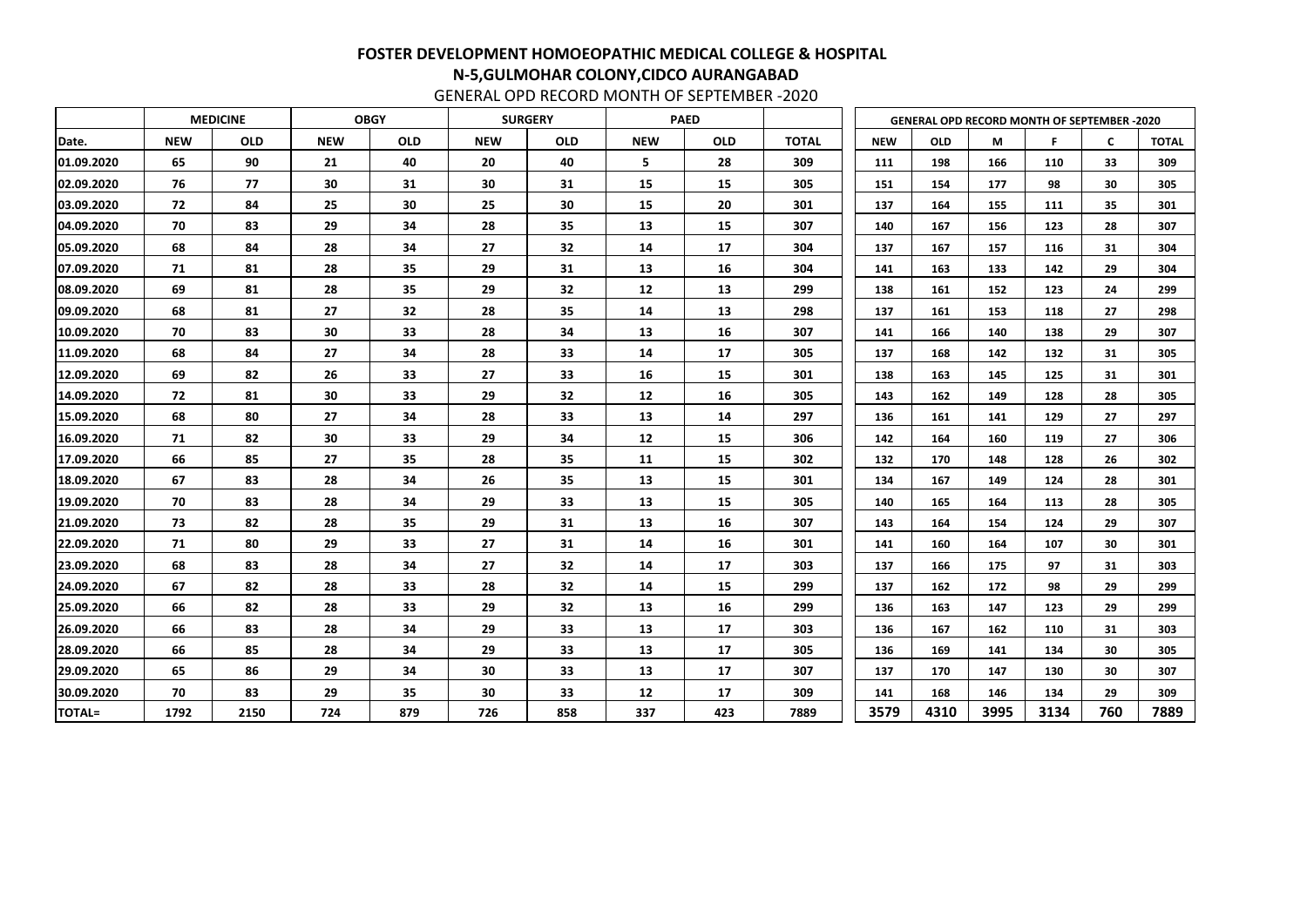|               |            | <b>MEDICINE</b> |            | <b>OBGY</b> |            | <b>SURGERY</b>  |            | <b>PAED</b> |              | <b>GENERAL OPD RECORD MONTH OF OCTOBER -2020</b> |            |      |      |                 |              |
|---------------|------------|-----------------|------------|-------------|------------|-----------------|------------|-------------|--------------|--------------------------------------------------|------------|------|------|-----------------|--------------|
| Date.         | <b>NEW</b> | <b>OLD</b>      | <b>NEW</b> | <b>OLD</b>  | <b>NEW</b> | <b>OLD</b>      | <b>NEW</b> | <b>OLD</b>  | <b>TOTAL</b> | <b>NEW</b>                                       | <b>OLD</b> | М    | Е    | $\mathsf{C}$    | <b>TOTAL</b> |
| 01.10.2020    | 66         | 85              | 27         | 36          | 27         | 37              | 11         | 15          | 304          | 131                                              | 173        | 139  | 139  | 26              | 304          |
| 03.10.2020    | 72         | 84              | 28         | 35          | 31         | 32              | 14         | 16          | 312          | 145                                              | 167        | 150  | 132  | 30              | 312          |
| 05.10.2020    | 65         | 90              | 25         | 30          | 25         | 30              | 14         | 20          | 299          | 129                                              | 170        | 138  | 127  | 34              | 299          |
| 06.10.2020    | 68         | 86              | 26         | 36          | 25         | 36              | 12         | 18          | 307          | 131                                              | 176        | 176  | 101  | 30              | 307          |
| 07.10.2020    | 60         | 88              | 24         | 38          | 23         | 37              | 11         | 16          | 297          | 118                                              | 179        | 166  | 104  | 27              | 297          |
| 08.10.2020    | 70         | 83              | 28         | 34          | 29         | 33              | 13         | 15          | 305          | 140                                              | 165        | 148  | 129  | 28              | 305          |
| 09.10.2020    | 65         | 89              | 30         | 34          | 28         | 35              | 13         | 16          | 310          | 136                                              | 174        | 133  | 148  | 29              | 310          |
| 10.10.2020    | 67         | 85              | 27         | 35          | 27         | 35              | 12         | 15          | 303          | 133                                              | 170        | 139  | 137  | 27              | 303          |
| 12.10.2020    | 75         | 80              | 29         | 36          | 28         | 35              | 12         | 14          | 309          | 144                                              | 165        | 149  | 134  | 26              | 309          |
| 13.10.2020    | 69         | 81              | 29         | 33          | 28         | 33              | 12         | 13          | 298          | 138                                              | 160        | 142  | 131  | 25              | 298          |
| 14.10.2020    | 64         | 95              | 24         | 32          | 27         | 33              | 12         | 14          | 301          | 127                                              | 174        | 159  | 116  | 26              | 301          |
| 15.10.2020    | 70         | 82              | 28         | 35          | 30         | 34              | 10         | 15          | 304          | 138                                              | 166        | 146  | 133  | 25              | 304          |
| 16.10.2020    | 70         | 81              | 28         | 35          | 27         | 36              | 16         | 17          | 310          | 141                                              | 169        | 139  | 138  | 33              | 310          |
| 17.10.2020    | 71         | 80              | 28         | 34          | 29         | 34              | 10         | 15          | 301          | 138                                              | 163        | 123  | 153  | 25              | 301          |
| 19.10.2020    | 70         | 84              | 25         | 37          | 25         | 36              | 15         | 15          | 307          | 135                                              | 172        | 159  | 118  | 30              | 307          |
| 20.10.2020    | 67         | 86              | 27         | 34          | 26         | 35              | 14         | 16          | 305          | 134                                              | 171        | 148  | 127  | 30              | 305          |
| 21.10.2020    | 68         | 88              | 27         | 36          | 28         | 35              | 13         | 16          | 311          | 136                                              | 175        | 142  | 140  | 29              | 311          |
| 22.10.2020    | 66         | 86              | 28         | 35          | 28         | 35              | 10         | 14          | 302          | 132                                              | 170        | 148  | 130  | 24              | 302          |
| 23.10.2020    | 70         | 82              | 24         | 31          | 24         | 34              | 15         | 19          | 299          | 133                                              | 166        | 150  | 115  | 34              | 299          |
| 24.10.2020    | 68         | 88              | 26         | 35          | 26         | 35              | 15         | 17          | 310          | 135                                              | 175        | 160  | 118  | 32 <sub>2</sub> | 310          |
| 26.10.2020    | 70         | 84              | 25         | 36          | 26         | 37              | 13         | 17          | 308          | 134                                              | 174        | 191  | 87   | 30              | 308          |
| 27.10.2020    | 65         | 95              | 25         | 35          | 25         | 35              | 13         | 16          | 309          | 128                                              | 181        | 136  | 144  | 29              | 309          |
| 28.10.2020    | 69         | 80              | 24         | 36          | 30         | 34              | 10         | 20          | 303          | 133                                              | 170        | 142  | 131  | 30              | 303          |
| 29.10.2020    | 65         | 88              | 26         | 35          | 25         | 36              | 14         | 17          | 306          | 130                                              | 176        | 139  | 136  | 31              | 306          |
| 30.10.2020    | 69         | 82              | 29         | 33          | 28         | 35 <sub>2</sub> | 11         | 14          | 301          | 137                                              | 164        | 159  | 117  | 25              | 301          |
| 31.10.2020    | 66         | 86              | 28         | 35          | 28         | 35 <sub>2</sub> | 10         | 14          | 302          | 132                                              | 170        | 163  | 115  | 24              | 302          |
| <b>TOTAL=</b> | 1765       | 2218            | 695        | 901         | 703        | 902             | 325        | 414         | 7923         | 3488                                             | 4435       | 3884 | 3300 | 739             | 7923         |

GENERAL OPD RECORD MONTH OF OCTOBER -2020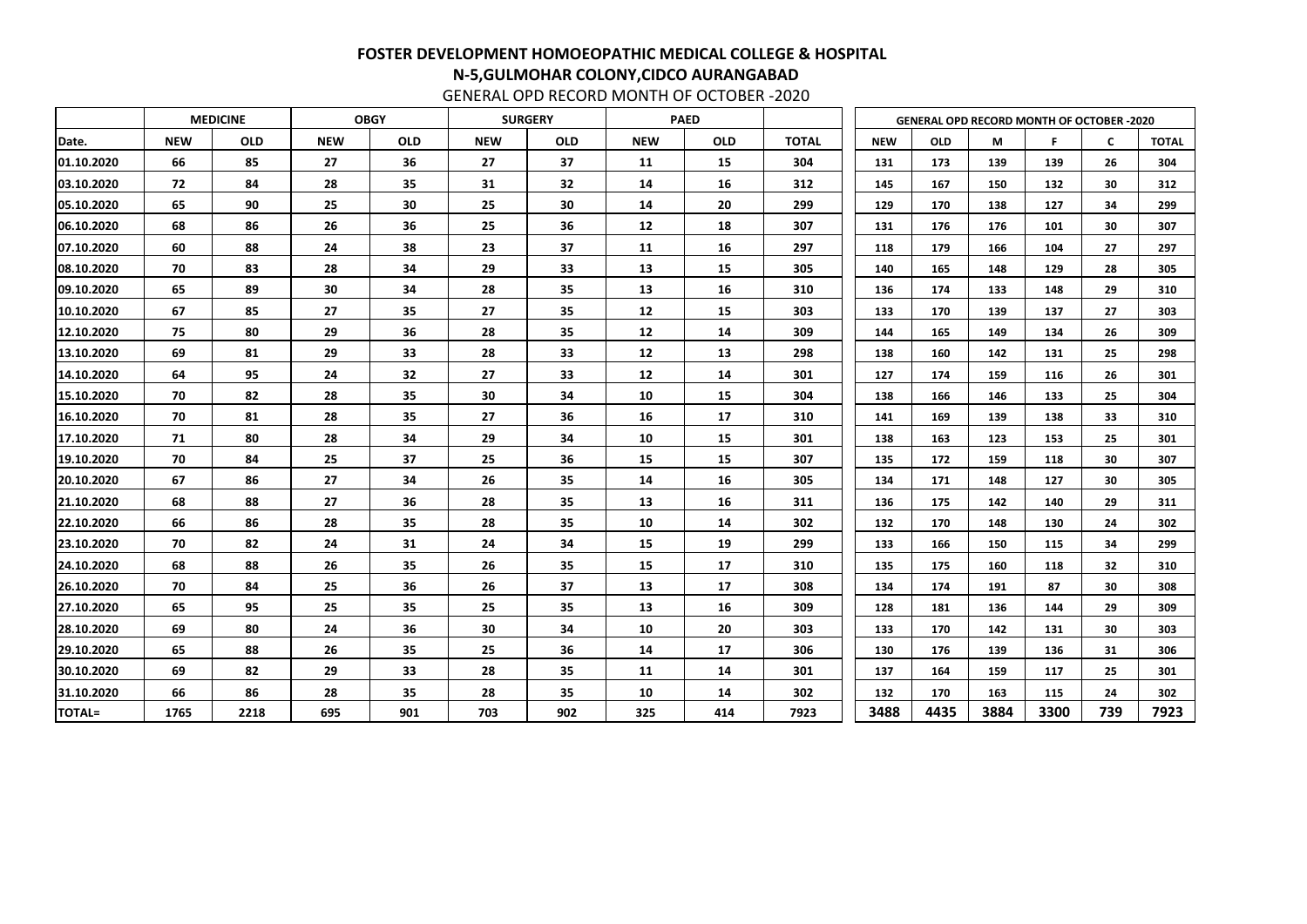|               |            | <b>MEDICINE</b> | <b>OBGY</b> |            |            | <b>SURGERY</b> |            | <b>PAED</b> |              |            |            | <b>GENERAL OPD RECORD MONTH OF NOVEMBER -2020</b> |      |              |              |
|---------------|------------|-----------------|-------------|------------|------------|----------------|------------|-------------|--------------|------------|------------|---------------------------------------------------|------|--------------|--------------|
| Date.         | <b>NEW</b> | <b>OLD</b>      | <b>NEW</b>  | <b>OLD</b> | <b>NEW</b> | <b>OLD</b>     | <b>NEW</b> | <b>OLD</b>  | <b>TOTAL</b> | <b>NEW</b> | <b>OLD</b> | M                                                 | F.   | $\mathsf{C}$ | <b>TOTAL</b> |
| 02.11.2020    | 70         | 83              | 28          | 34         | 29         | 33             | 13         | 15          | 305          | 140        | 165        | 150                                               | 127  | 28           | 305          |
| 03.11.2020    | 75         | 82              | 29          | 32         | 28         | 33             | 12         | 18          | 309          | 144        | 165        | 144                                               | 135  | 30           | 309          |
| 04.11.2020    | 70         | 81              | 28          | 33         | 29         | 31             | 14         | 15          | 301          | 141        | 160        | 139                                               | 133  | 29           | 301          |
| 05.11.2020    | 65         | 85              | 24          | 37         | 25         | 35             | 13         | 15          | 299          | 127        | 172        | 139                                               | 132  | 28           | 299          |
| 06.11.2020    | 70         | 83              | 28          | 33         | 28         | 33             | 14         | 16          | 305          | 140        | 165        | 144                                               | 131  | 30           | 305          |
| 07.11.2020    | 62         | 90              | 25          | 35         | 25         | 35             | 10         | 20          | 302          | 122        | 180        | 140                                               | 132  | 30           | 302          |
| 09.11.2020    | 71         | 80              | 29          | 35         | 30         | 32             | 12         | 15          | 304          | 142        | 162        | 136                                               | 141  | 27           | 304          |
| 10.11.2020    | 65         | 85              | 24          | 38         | 25         | 35             | 13         | 15          | 300          | 127        | 173        | 137                                               | 135  | 28           | 300          |
| 11.11.2020    | 64         | 85              | 24          | 37         | 25         | 35             | 13         | 15          | 298          | 126        | 172        | 152                                               | 118  | 28           | 298          |
| 12.11.2020    | 64         | 90              | 28          | 34         | 29         | 30             | 10         | 20          | 305          | 131        | 174        | 137                                               | 138  | 30           | 305          |
| 13.11.2020    | 69         | 81              | 30          | 32         | 28         | 35             | 12         | 14          | 301          | 139        | 162        | 146                                               | 129  | 26           | 301          |
| 17.11.2020    | 66         | 88              | 28          | 34         | 29         | 30             | 14         | 16          | 305          | 137        | 168        | 135                                               | 140  | 30           | 305          |
| 18.11.2020    | 60         | 92              | 28          | 32         | 29         | 32             | 12         | 18          | 303          | 129        | 174        | 137                                               | 136  | 30           | 303          |
| 19.11.2020    | 63         | 81              | 24          | 32         | 24         | 32             | 15         | 17          | 288          | 126        | 162        | 117                                               | 139  | 32           | 288          |
| 20.11.2020    | 70         | 81              | 28          | 33         | 29         | 30             | 14         | 15          | 300          | 141        | 159        | 140                                               | 131  | 29           | 300          |
| 21.11.2020    | 65         | 77              | 28          | 32         | 29         | 30             | 14         | 24          | 299          | 136        | 163        | 136                                               | 125  | 38           | 299          |
| 23.11.2020    | 66         | 88              | 28          | 34         | 29         | 30             | 14         | 16          | 305          | 137        | 168        | 125                                               | 150  | 30           | 305          |
| 24.11.2020    | 60         | 92              | 27          | 33         | 23         | 38             | 13         | 17          | 303          | 123        | 180        | 127                                               | 146  | 30           | 303          |
| 25.11.2020    | 65         | 85              | 27          | 35         | 26         | 36             | 13         | 15          | 302          | 131        | 171        | 121                                               | 153  | 28           | 302          |
| 26.11.2020    | 73         | 81              | 28          | 34         | 29         | 30             | 10         | 20          | 305          | 140        | 165        | 131                                               | 144  | 30           | 305          |
| 27.11.2020    | 65         | 86              | 28          | 32         | 28         | 30             | 13         | 15          | 297          | 134        | 163        | 121                                               | 148  | 28           | 297          |
| 28.11.2020    | 70         | 80              | 28          | 32         | 28         | 32             | 14         | 16          | 300          | 140        | 160        | 119                                               | 151  | 30           | 300          |
| <b>TOTAL=</b> | 1468       | 1856            | 599         | 743        | 604        | 717            | 282        | 367         | 6636         | 2953       | 3683       | 2973                                              | 3014 | 649          | 6636         |

#### FOSTER DEVELOPMENT HOMOEOPATHIC MEDICAL COLLEGE & HOSPITAL

#### N-5,GULMOHAR COLONY,CIDCO AURANGABAD

GENERAL OPD RECORD MONTH OF NOVEMBER -2020